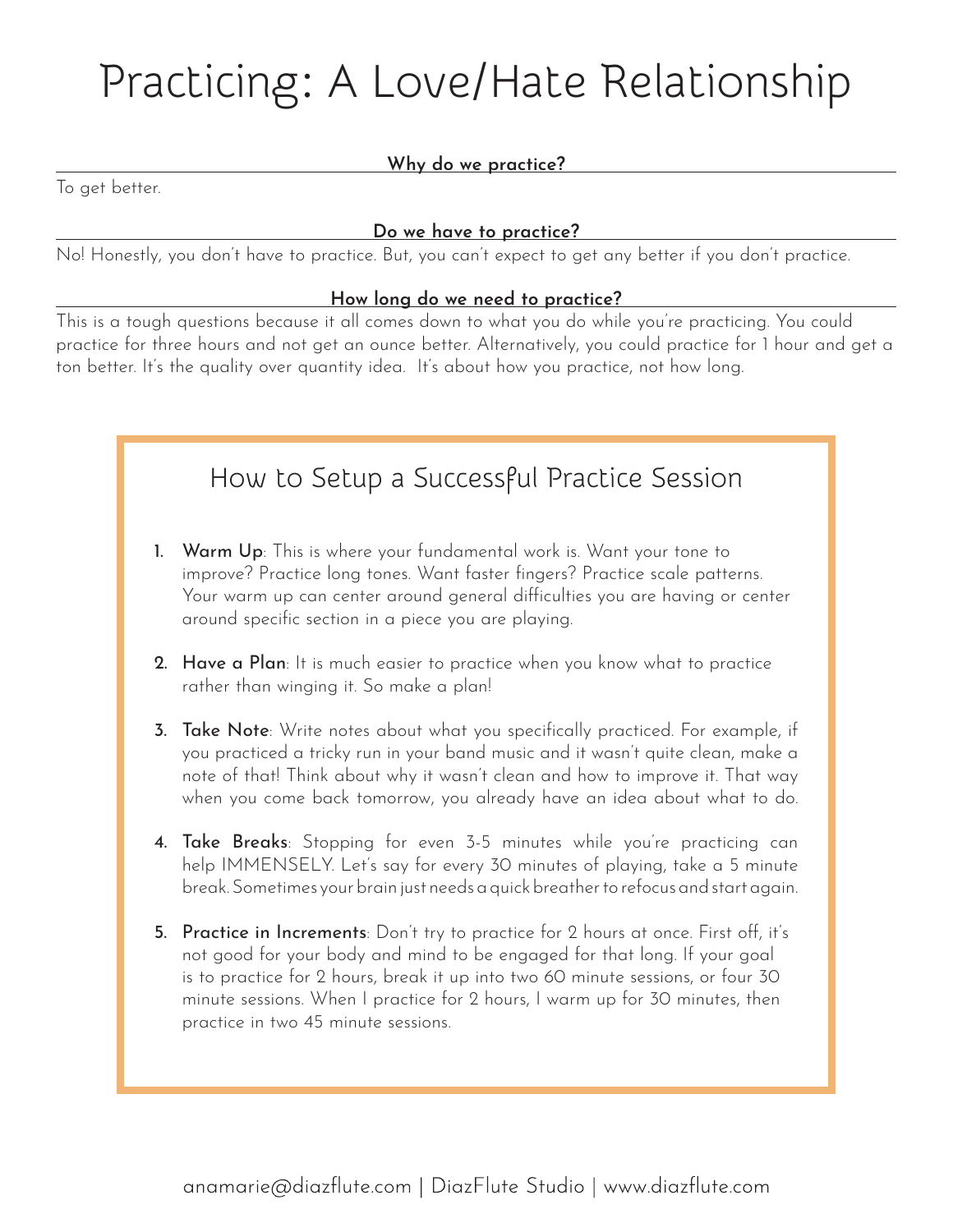## Working Through Specific Tone and Technique Issues

#### **Tone**

So we have already established that if we want our tone to improve the best way is to practice long tones, but that is for our overall tone. Let's be a little more specific:

Think about a specific phrase in your music. You think you're playing this phrase really beautifully with a full and projecting tone. But are you 100% sure that is what the audience is hearing? No. So the best way to practice this is to record yourself and listen back! This is a game changer. Instead of playing the phrase over and over again hoping that your tone is beautiful, recording yourself allows you to immediately know what you sound like and make changes. No more useless reps.

But what happens if you don't know how to play a phrase? Well this is your chance to be creative!



- Aim for a different note each time
- Change your tone color during the phrase
- Use your vibrato differently each time.

(Once you have a plan, record yourself!)

#### **Technique**

There are two parts to practicing your technique: physical and mental. The physical part refers to the literal muscle movement of pushing down the keys on the flute. The mental part refers to your ability to release tension in your hands and fingers. These to parts of technique are interconnected - you can't expect your fingers to move fast if your hands are tense. You can spend hours working on a technical run, but if your hands are tense, it's going to be much more difficult to play it at a fast tempo.

How do we make sure our hands are relaxed? Mental engagement. When you're practicing your scales during your warm up, it is crucial that your hands are as relaxed as possible. You should be gripping the flute only enough so it won't fall. When you press the keys down, you should be using only enough force to make them go down. Your warm up is when you really need to put in the mental energy to make sure you are as relaxed as possible.

What about challenging runs in your band music? Whenever you come across a spot in your music where your fingers don't know what to do, take a moment to figure out why you're having trouble with this section. Most of the time it will be one of these three reasons: fast tempo, weird sequence of notes, or a tricky rhythm.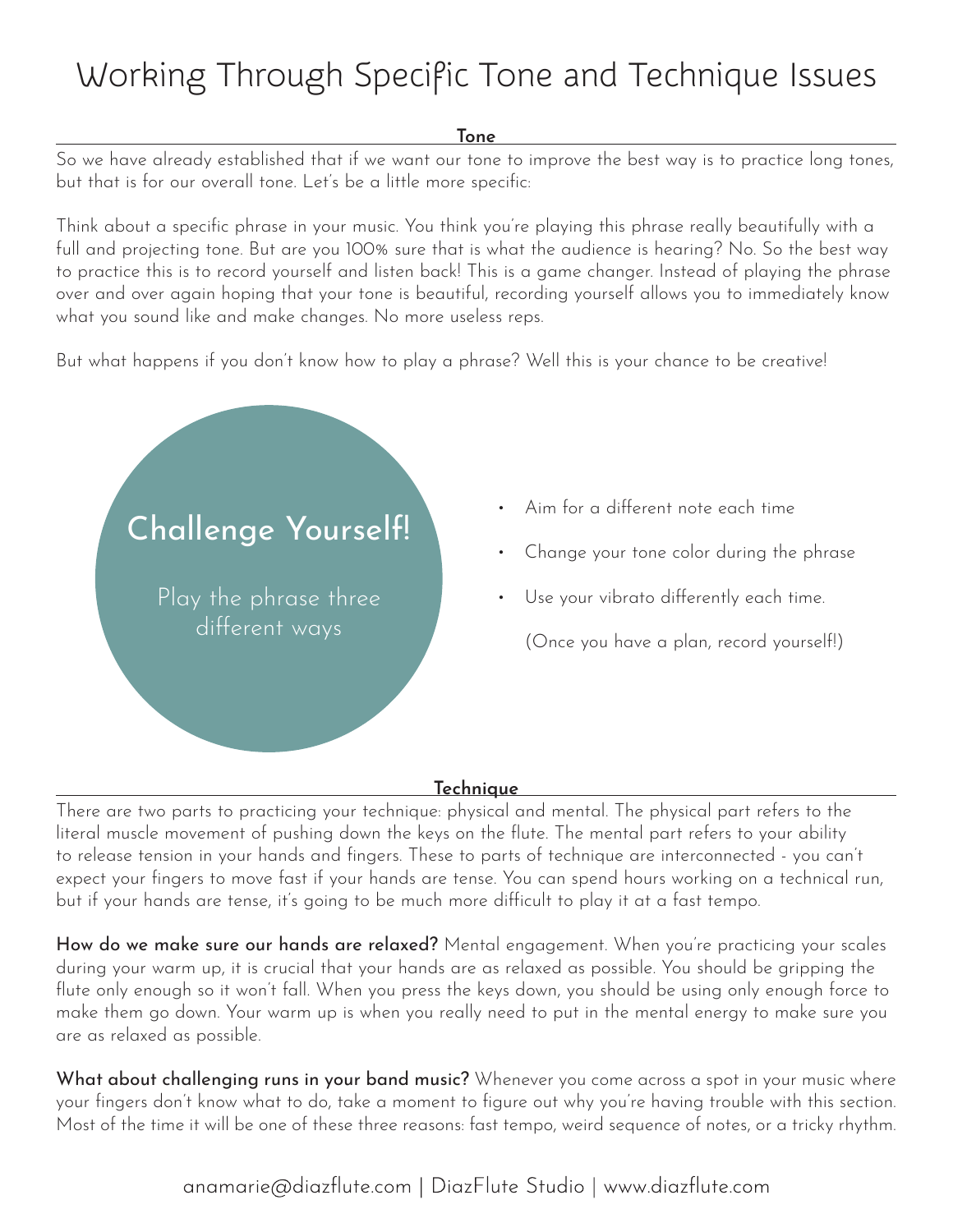#### Fast Tempo

Find the tempo where you can play the run perfectly with relaxed hands. This should be a tempo that is mentally engaging but very doable. Once that tempo is established, that is now the fastest you can play the run. In order to start increasing, practice the run alternating between half tempo and your fastest tempo. Once you've alternated between the two tempos 3-4 time perfectly with relaxed hands, increase the half tempo by 2 clicks (which increases your fastest tempo by 4 clicks). You are going to continue to do this until you've reached the goal tempo.

#### Weird Sequence of Notes

First, find out what is weird about the sequence of notes. Do your fingers expect to go to a different note then the one that is written? Is it an unfamiliar interval? Identify where your fingers want to go and where they need to go. Ultimately, we need to unlearn that habitual finger pattern that is causing the mistake. Here are some technique practice hacks to reform that learned finger pattern:

- Slowly go between the note that is causing you trouble and the note preceding it. Play those two notes in different rhythms and speeds. Make sure it is clean!
- Group the run in different ways. If it is grouped by 16th notes, group them in triplets.
- Practice the run backward.
- Start with a small group of notes, then slowly add on more.

#### Tricky Rhythm

First, identify what the time signature is and what it exactly means. When you're looking at the measure with the tricky rhythm, mark all the big beats (for example, in 4/4, mark where beats 1, 2, 3, and 4 are). Next, figure out over what beats the tricky rhythm occurs and what subdivision it fits into. Finally, figure out how to count it. Once you're able to count it with no hesitation, set your metronome to a very slow tempo with subdivisions on and count it with the metronome going. Once you can do that, add in the flute (still at a slow tempo). After you are comfortable with that, start to take the subdivisions out.

### All technique work should be practiced slowly with relaxed, tense-free hands and fingers